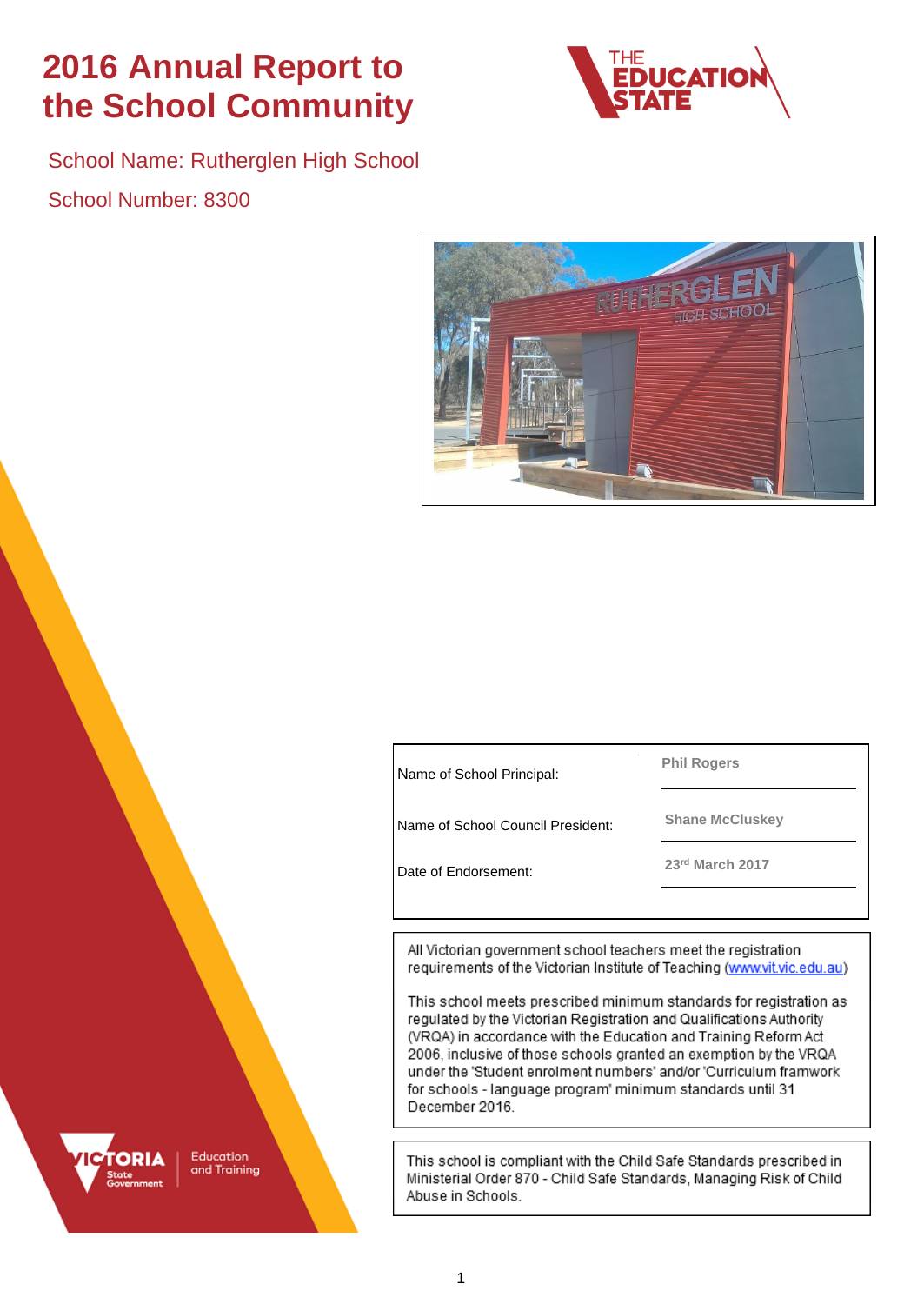



## **About Our School**

### **School Context**

Rutherglen High School (enrolment 270) is situated in north-east Victoria servicing the rural townships of Chiltern, Rutherglen, Springhurst and Wahgunyah and the surrounding farming communities. Approximately 50% of students travel by bus.

The school provides a challenging and comprehensive curriculum with the flexibility to meet the needs of each student. All students are able to participate in an environment that values and respects their achievements. Students are expected to display a commitment to improvement of skills & knowledge, develop self-discipline & initiative and respect themselves, each other and the environment.

Year 7 has an integrated curriculum approach to better address transition issues. The Year 9 program successfully extends and challenges students to build strong links within the local and broader community. In 2015, a Master Class program was introduced across Years7 to 10 to extend and challenge highly capable students. Year 10 students can participate in the Vocational Program and/or accelerated VCE or VET units. Year 11 and 12 students can select within a broad range of VCE, VCAL and VET and also select a course of study that combines elements of all three programs.

### Framework for Improving Student Outcomes (FISO)

The 2016-19 Strategic Plan priorities centre on maximizing individual student learning growth as well as self-development in aspects such as being confident, resilient and aspirational learners. These priorities are highly consistent with the FISO and are the basis for the school's Annual Implementation Plan (AIP) in 2016 and indeed in 2017. The FISO Improvement Priority of 'Building Excellence in Teaching and Learning' and specifically 'building practice excellence' has been the key priority of 2016 and consistent implementation of highly effective teaching practices is at the core of the school's 2016 work and will continue in 2017. The introduction of the Victorian Curriculum has meant that the FISO initiative 'curriculum planning and assessment' became a 2016 priority requiring a curriculum audit, unit development and pilot programs leading up to full implementation in 2017. Building resilience in students links directly to the FISO initiative 'building communities' and research and professional learning has taken place in 2016 and this area will be a 2017 priority.

### Achievement

Rutherglen High School is generally performing within the middle and upper bands in terms of Achievement. NAPLAN data at Years 7 and 9 for both Literacy and Numeracy tends to show our students are close to, or a little below, the statewide median for government school students. The exception is 2016 Year 9 Reading which shows more students in the top 3 bands. The Learning Gain from Year 7 to 9 is generally strong with a significant percentage showing High gain. However further work is still required in the areas of Writing and Spelling. Mean study scores for all VCE subjects continues to be 'similar' to the state median in 2016 & for the four year average.

### **Curriculum Framework implemented in 2016**

| Victorian Early Years Learning and Development Framework | $\mathbf{x}$ AusVELS | Victorian Curriculum | A Combination of these |
|----------------------------------------------------------|----------------------|----------------------|------------------------|
| Engagement                                               |                      |                      |                        |

Student attendance rates at Rutherglen High School for 2016 are higher than the state median and the four year average data is also higher to the rest of the state. This suggests that students are engaged with their learning and the programs available at the school.

The 2016 data regarding the retention rate for students who remained at the school from Year 7 through to Year 10 is a concern in that it is significantly lower than the median of Victorian government schools. However, the four year average is regarded as 'similar' to the retention rate of the mid band of 60% of government schools.

Rutherglen High School has excellent data for the percentage of students from Years 10 to 12 exiting to further studies and fulltime employment. We are well above the state median for the cohort exiting in 2015 and our four year average is also excellent.

### **Wellbeing**

The Attitude to School Survey – Connectedness to School is higher than the median for all Victorian government schools for 2016 and over the 4 year period of 2013-2016.

The Attitude to School Survey – Student Perceptions of Safety is similar to the median for all Victorian government schools for 2016 and considerably higher than the 4 year average for the period 2013-2016.

The Parent Satisfaction Summary data, as derived from the Parent Opinion Survey, is also considerably higher than the median for all Victorian government schools.

Students are well supported by a strong Wellbeing Team. Each year level has a coordinator and each sub-school is led by a Leading Teacher. In addition the school has a Student Wellbeing Coordinator and a School Nurse for two days per week.

> For more detailed information regarding our school please visit our website at <http://www.rutherglenhs.vic.edu.au/>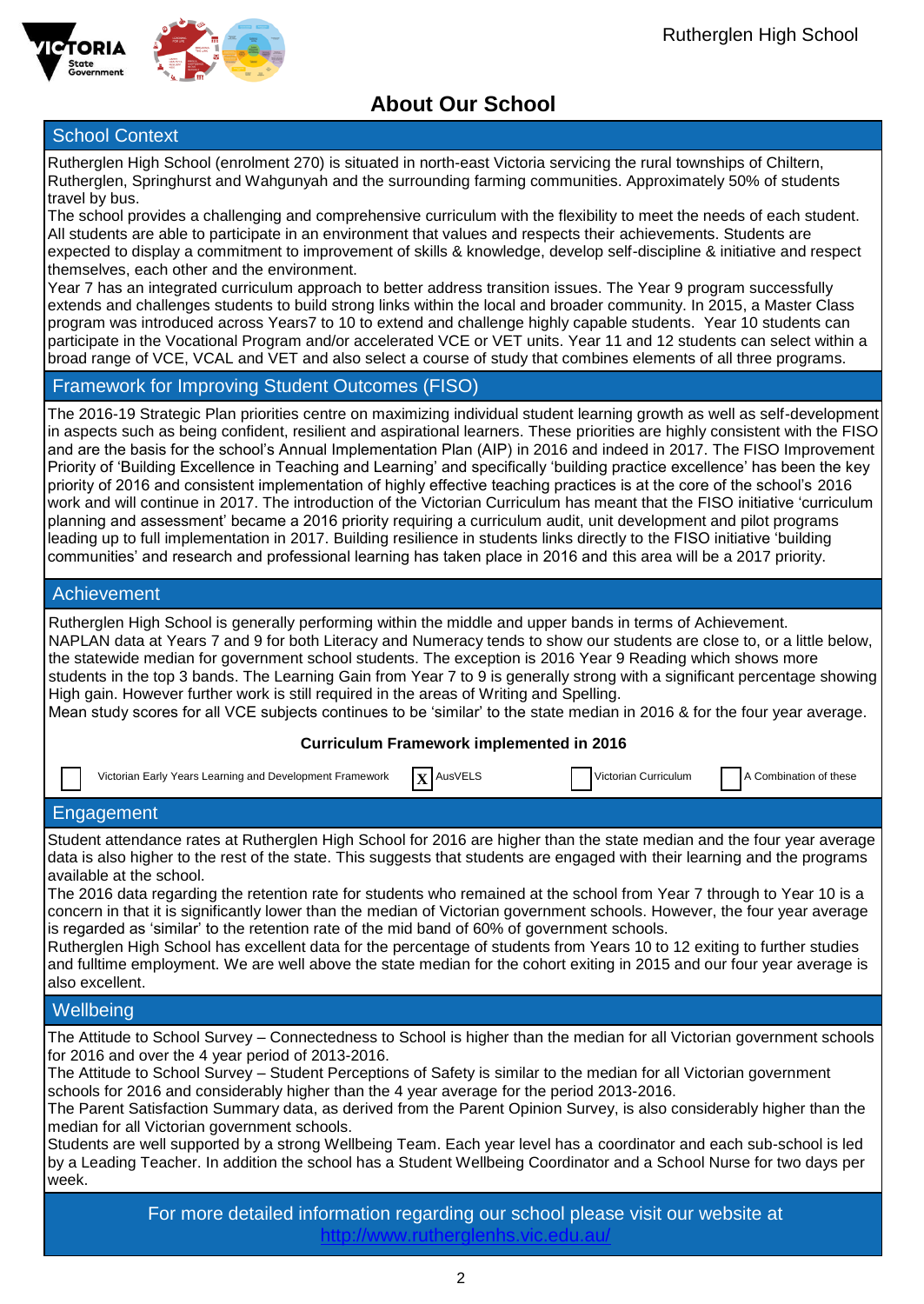

## **Performance Summary**

The Government School Performance Summary provides an overview of how this school is contributing to the objectives of the Education State and how it compares to other Victorian government schools.

All schools work in partnership with their school community to improve outcomes for children and young people. Sharing this information with parents and the wider school community will help to deliver community engagement in student learning in the school, which is a state-wide priority of the Framework for Improving Student Outcomes.

Accessible data tables are available for all schools separately – please refer to 'AR\_Appendix\_Data\_Tables' which can be found on the School Performance Reporting website.

| Key: Range of results for the middle 60 % of Victorian government secondary year levels:<br>Result for this school: • Median of all Victorian government secondary year levels: •                                                                                                                                                                                                                               |                                                                                                                                 |  |  |
|-----------------------------------------------------------------------------------------------------------------------------------------------------------------------------------------------------------------------------------------------------------------------------------------------------------------------------------------------------------------------------------------------------------------|---------------------------------------------------------------------------------------------------------------------------------|--|--|
| <b>School Profile</b>                                                                                                                                                                                                                                                                                                                                                                                           |                                                                                                                                 |  |  |
| <b>Enrolment Profile</b><br>A total of 273 students were enrolled at this school in 2016, 134 female and 139 male.                                                                                                                                                                                                                                                                                              | There were 0% of EAL (English as an Additional Language) students and 3% ATSI (Aboriginal and Torres Strait Islander) students. |  |  |
| <b>Overall Socio-Economic Profile</b><br>Based on the school's Student Family Occupation and<br>Education index which takes into account parents' occupations<br>and Education.                                                                                                                                                                                                                                 | mid<br>low<br>high<br>low-mid                                                                                                   |  |  |
| <b>Parent Satisfaction Summary</b><br>Average level of parent satisfaction with the school, as derived<br>from the annual Parent Opinion survey. The score is reported<br>on a scale of 1 to 7, where 7 is the highest possible score.                                                                                                                                                                          | 1                                                                                                                               |  |  |
| <b>School Staff Survey</b><br>Measures the percent endorsement by staff on School Climate<br>derived from the annual School Staff Survey. The percent<br>endorsement indicates the percent of positive responses<br>(agree or strongly agree) on School Climate from staff at the<br>school.<br>Data are suppressed for schools with fewer than three<br>respondents to the survey for confidentiality reasons. | 0<br>100                                                                                                                        |  |  |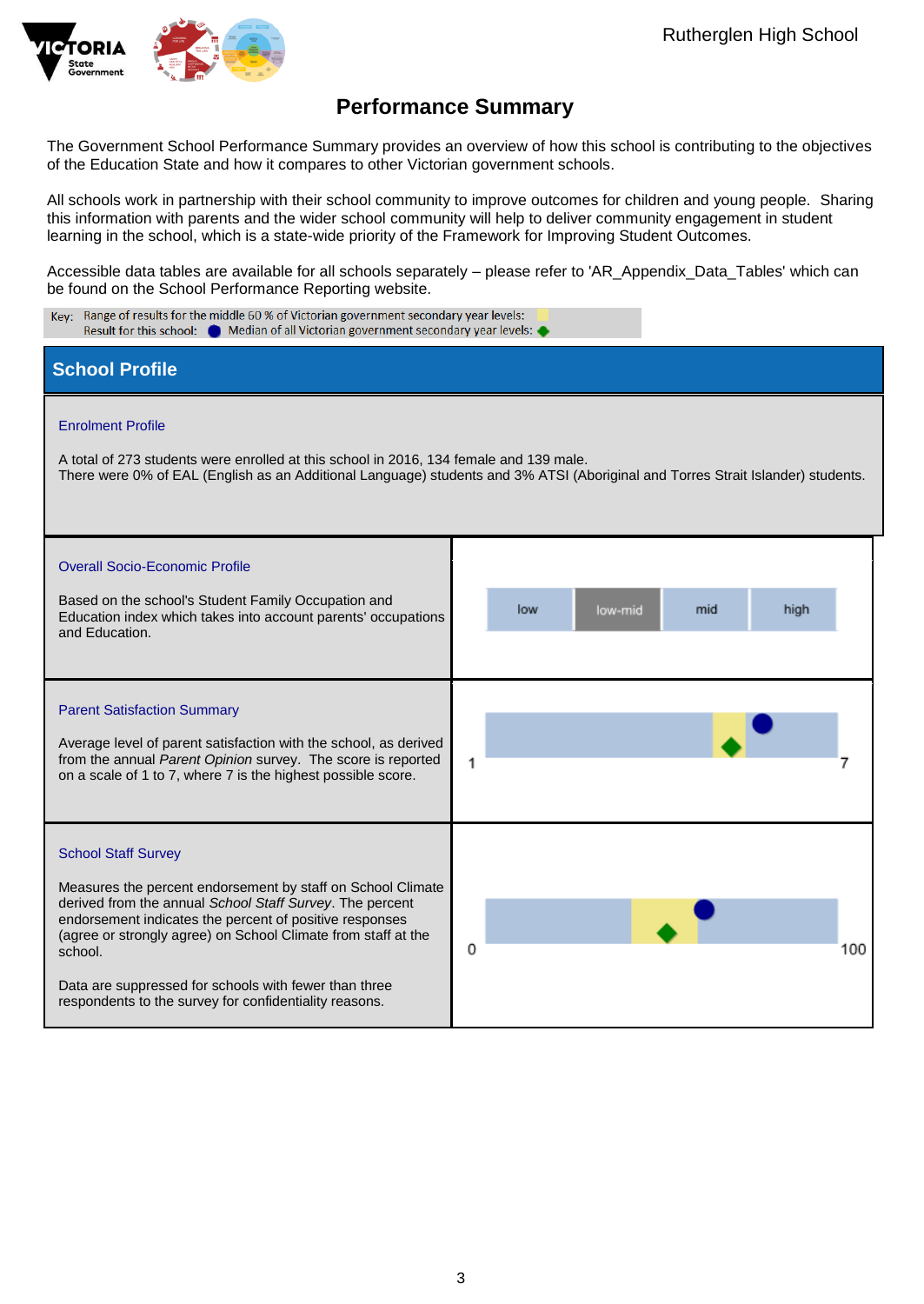

| Key: Range of results for the middle 60 % of Victorian government secondary year levels:<br>Result for this school: $\bullet$ Median of all Victorian government secondary year levels: $\bullet$                                                   |                                                    |                          |  |
|-----------------------------------------------------------------------------------------------------------------------------------------------------------------------------------------------------------------------------------------------------|----------------------------------------------------|--------------------------|--|
| Achievement                                                                                                                                                                                                                                         | <b>Student Outcomes</b>                            | <b>School Comparison</b> |  |
| Teacher judgment of student<br>achievement<br>Percentage of students in Years 7 to 10<br>working at or above age expected<br>standards in:<br>English<br><b>Mathematics</b><br>For further details refer to How to read the<br>Performance Summary. | Results: English<br>Ű<br>Results: Mathematics<br>Ű | Higher<br>Higher         |  |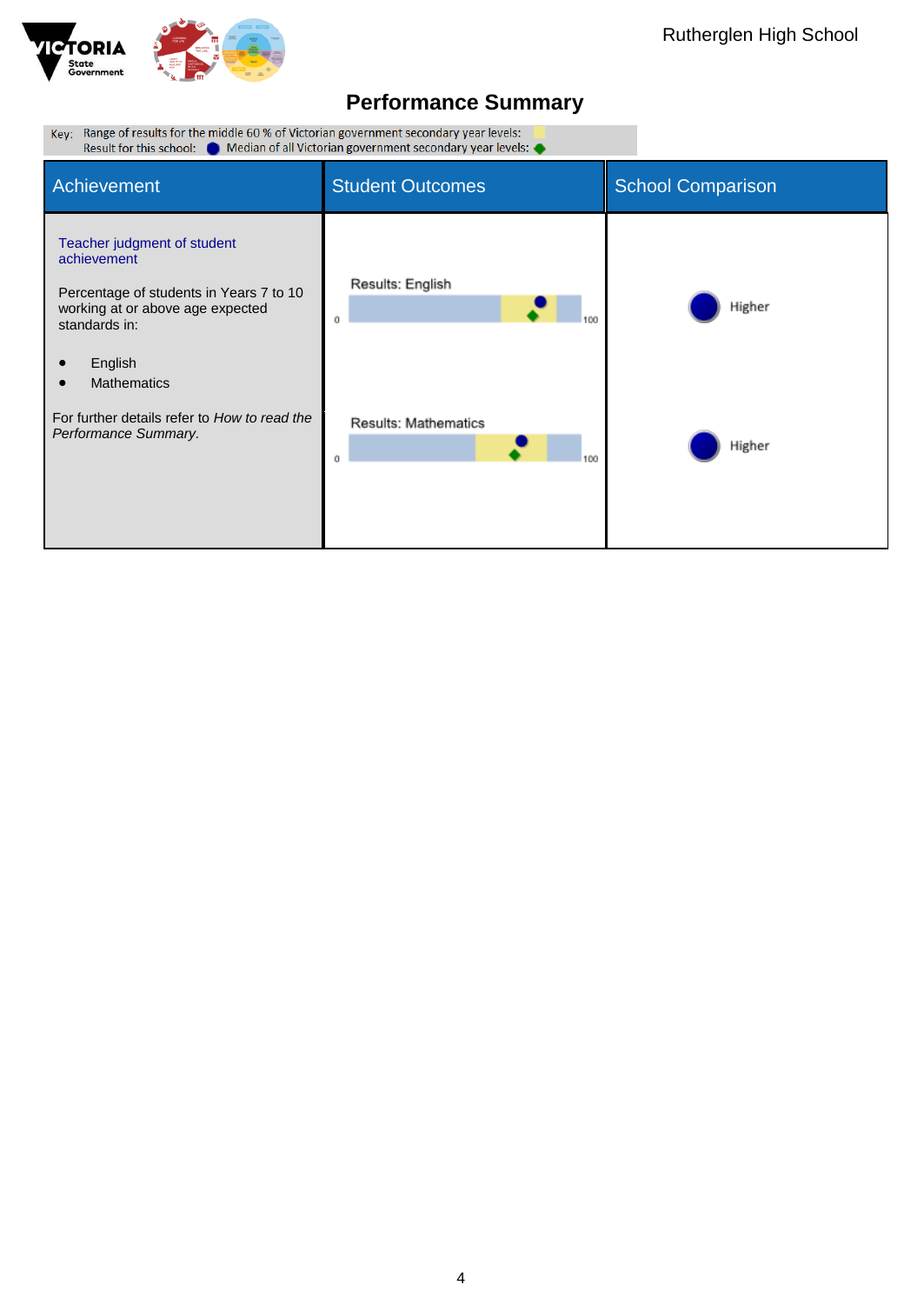

| Key: Range of results for the middle 60 % of Victorian government secondary year levels:<br>Result for this school:<br><b>Median of all Victorian government secondary year levels:</b> |                                                                                                                                                   |                                                                                                      |
|-----------------------------------------------------------------------------------------------------------------------------------------------------------------------------------------|---------------------------------------------------------------------------------------------------------------------------------------------------|------------------------------------------------------------------------------------------------------|
| Achievement                                                                                                                                                                             | <b>Student Outcomes</b>                                                                                                                           | <b>School Comparison</b>                                                                             |
| <b>NAPLAN Year 7</b><br>The percentage of students in the top 3<br>bands of testing in NAPLAN at Year 7.<br>Year 7 assessments are reported on a<br>scale from Bands 4-9.               | Results: Reading<br>100<br>Results: Reading (4-year average)<br>100<br>Results: Numeracy<br>100<br>Results: Numeracy (4-year average)<br>100<br>0 | Being the first year of secondary school,<br>Year 7 NAPLAN is not used for the School<br>Comparison. |
| <b>NAPLAN Year 9</b><br>The percentage of students in the top 3<br>bands of testing in NAPLAN at Year 9.                                                                                | Results: Reading<br>100<br>$\Omega$<br>Results: Reading (4-year average)                                                                          | Higher                                                                                               |
| Year 9 assessments are reported on a<br>scale from Bands 5-10.                                                                                                                          | 100<br>Results: Numeracy<br>100<br>Results: Numeracy (4-year average)<br>100<br>0                                                                 | Similar<br>Similar<br>Similar                                                                        |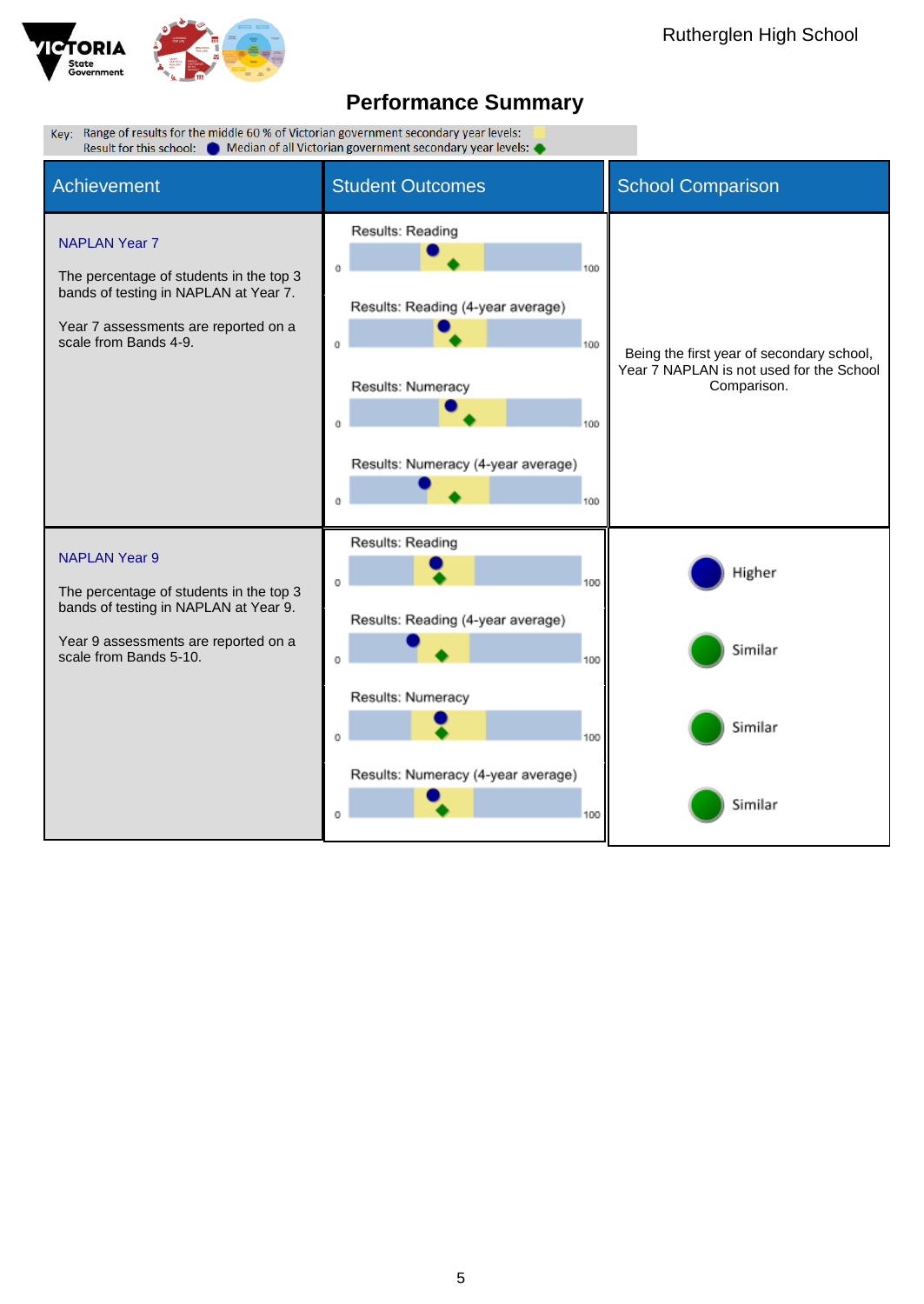

Key: Range of results for the middle 60 % of Victorian government secondary year levels: Result for this school: Come Median of all Victorian government secondary year levels: Achievement Student Outcomes School Comparison Reading 53 % 44 % 3 % NAPLAN Learning Gain Low Medium Year 5 - Year 7 High **Numeracy** Learning gain of students from Year 5 to 35 % **ER %** Year 7 in the following domains; Reading, Low Medium High Numeracy, Writing, Spelling & Grammar Writing and Punctuation. NAPLAN Learning Gain does not 38 % 38 % require a School Comparison. NAPLAN learning gain is determined by Low Medium High comparing a student's current year result **Spelling** to the results of all 'similar' Victorian students (i.e. students in all sectors in the 47 % same year level who had the same score Low Medium High two years prior). If the current year result is in the top 25%, their gain level is **Grammar and Punctuation** categorised as 'High', middle 50%, is 'Medium' and bottom 25%, is 'Low'. 33% 47% Medium Low High Reading **FF %**  NAPLAN Learning Gain 16 % Low Medium High Year 7 - Year 9 **Numeracy** Learning gain of students from Year 7 to Year 9 in the following domains; Reading, Low Medium High Numeracy, Writing, Spelling & Grammar Writing and Punctuation. NAPLAN Learning Gain does not 37% 43% require a School Comparison. NAPLAN learning gain is determined by Low Medium High comparing a student's current year result to the results of all 'similar' Victorian Spelling students (i.e. students in all sectors in the 43% same year level who had the same score 39 % two years prior). If the current year result Low Medium High is in the top 25%, their gain level is **Grammar and Punctuation** categorised as 'High', middle 50%, is 'Medium' and bottom 25%, is 'Low'. 49% 22 % Low Medium High Results: 2016 Victorian Certificate of Education (VCE) Similar Mean study score from all VCE subjects  $\Omega$ 50 undertaken by students at this school. This includes all Unit 3 and 4 studies Results: 2013 - 2016 (4-year average) (including those completed in Year 11) and any VCE VET studies awarded a Similar study score. The maximum student study score is 50 and the state-wide mean  $\mathbf 0$ 50 (including government and nongovernment schools) is set at 30. Students in 2016 who satisfactorily completed their VCE: 96% Year 12 students in 2016 undertaking at least one Vocational Education and Training (VET) unit of competence: 56%

VET units of competence satisfactorily completed in 2016: 84% Victorian Certificate of Applied Learning (VCAL) credits satisfactorily completed in 2016: 70%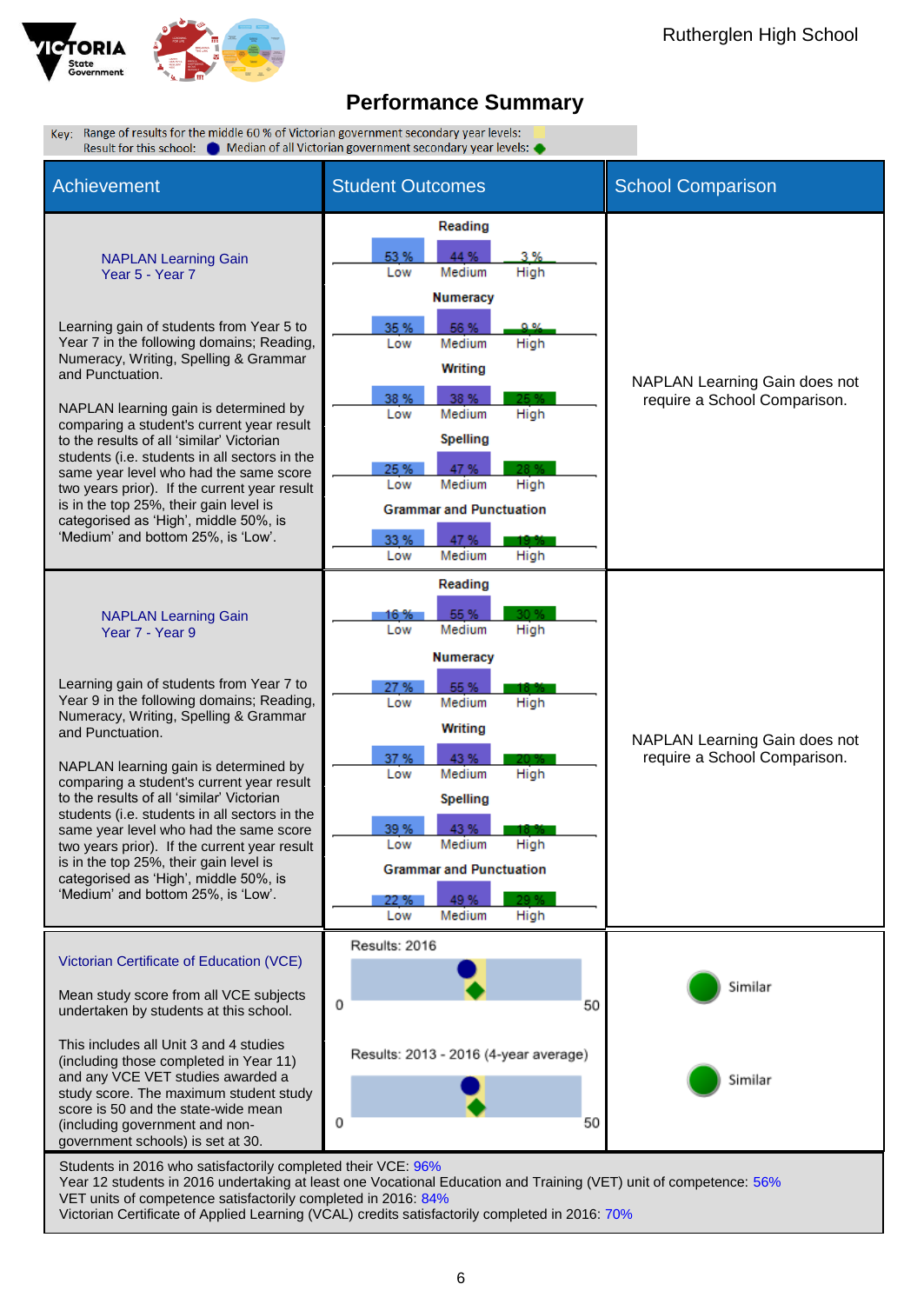

| Key: Range of results for the middle 60 % of Victorian government secondary year levels:<br>Result for this school: @ Median of all Victorian government secondary year levels: ●                                                                                                                                                                                                                                                                                                                                                   |                                                                                                                                                                                                                                                          |                          |  |
|-------------------------------------------------------------------------------------------------------------------------------------------------------------------------------------------------------------------------------------------------------------------------------------------------------------------------------------------------------------------------------------------------------------------------------------------------------------------------------------------------------------------------------------|----------------------------------------------------------------------------------------------------------------------------------------------------------------------------------------------------------------------------------------------------------|--------------------------|--|
| Engagement                                                                                                                                                                                                                                                                                                                                                                                                                                                                                                                          | <b>Student Outcomes</b>                                                                                                                                                                                                                                  | <b>School Comparison</b> |  |
| <b>Average Number of Student Absence</b><br>Days<br>Average days absent per full time<br>equivalent (FTE) student per year.<br>Common reasons for non-attendance<br>include illness and extended family<br>holidays.<br>Absence from school can impact on<br>students' learning. A school comparison<br>rating of 'lower' indicates that the absence<br>rate in this school is greater than what we<br>would estimate, given the background<br>characteristics of their students.<br>Average 2016 attendance rate by year<br>level: | Results: 2016<br>60<br>Low absences <------> high absences<br>Results: 2013 - 2016 (4-year average)<br>0<br>50<br>Low absences <------> high absences<br>Yr8<br>Yr9<br><b>Yr10</b><br>Yr11<br>Yr12<br>Yr7<br>91 %<br>91 %<br>87%<br>92 %<br>92 %<br>92 % | Higher<br>Higher         |  |
| <b>Student Retention</b><br>Percentage of Year 7 students who<br>remain at the school through to Year 10.                                                                                                                                                                                                                                                                                                                                                                                                                           | Results: 2016<br>0<br>Results: 2013 - 2016 (4-year average)<br>100                                                                                                                                                                                       | Lower<br>Similar         |  |
| Students exiting to further studies and<br>full-time employment<br>Percentage of students from Years 10 to<br>12 going on to further studies or full-time<br>employment.<br>Note: This measure uses data from the<br>previous year.                                                                                                                                                                                                                                                                                                 | Results: 2016<br>$^{\circ}$<br>Results: 2013 - 2016 (4-year average)<br>0                                                                                                                                                                                | Higher<br>Higher         |  |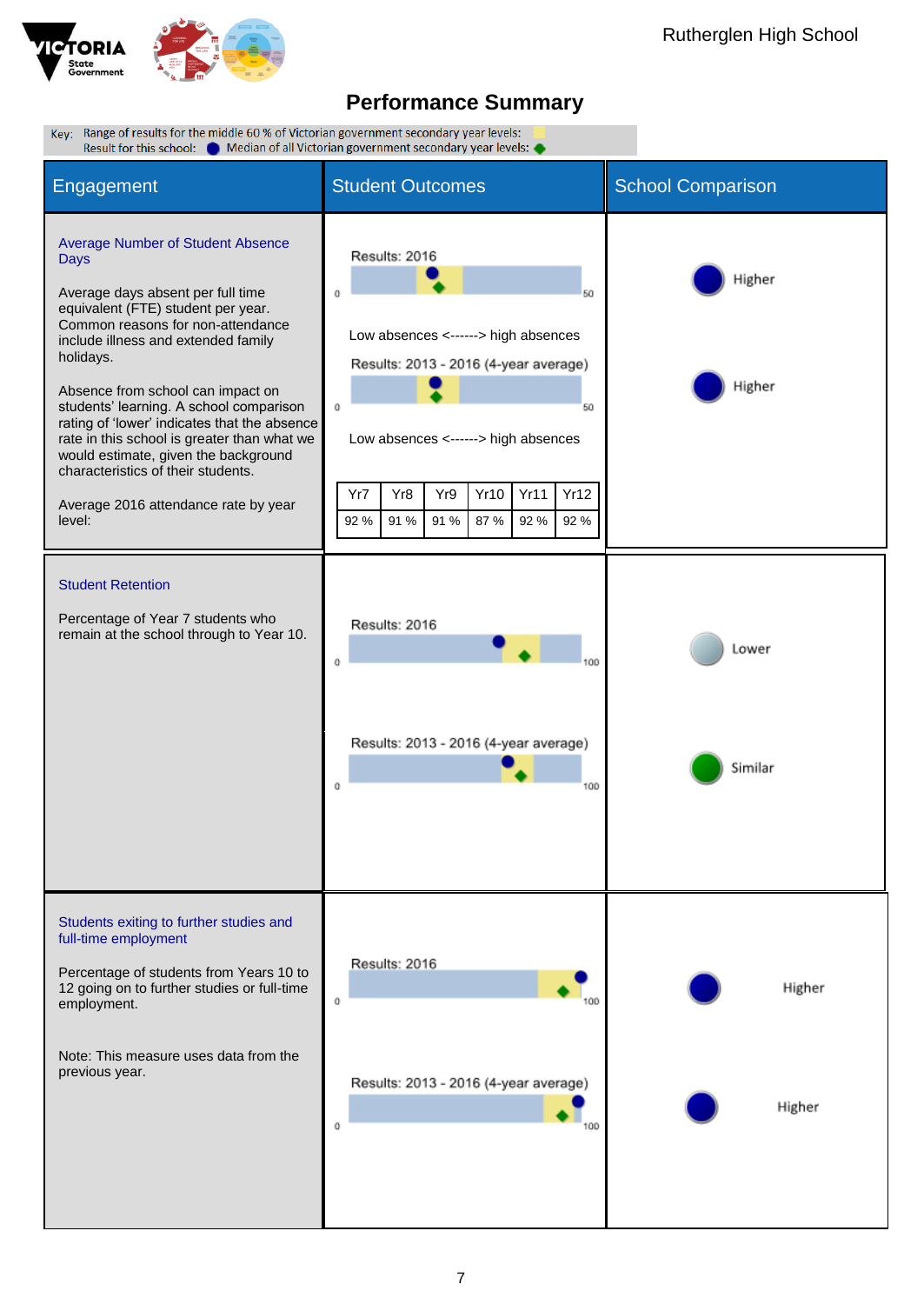

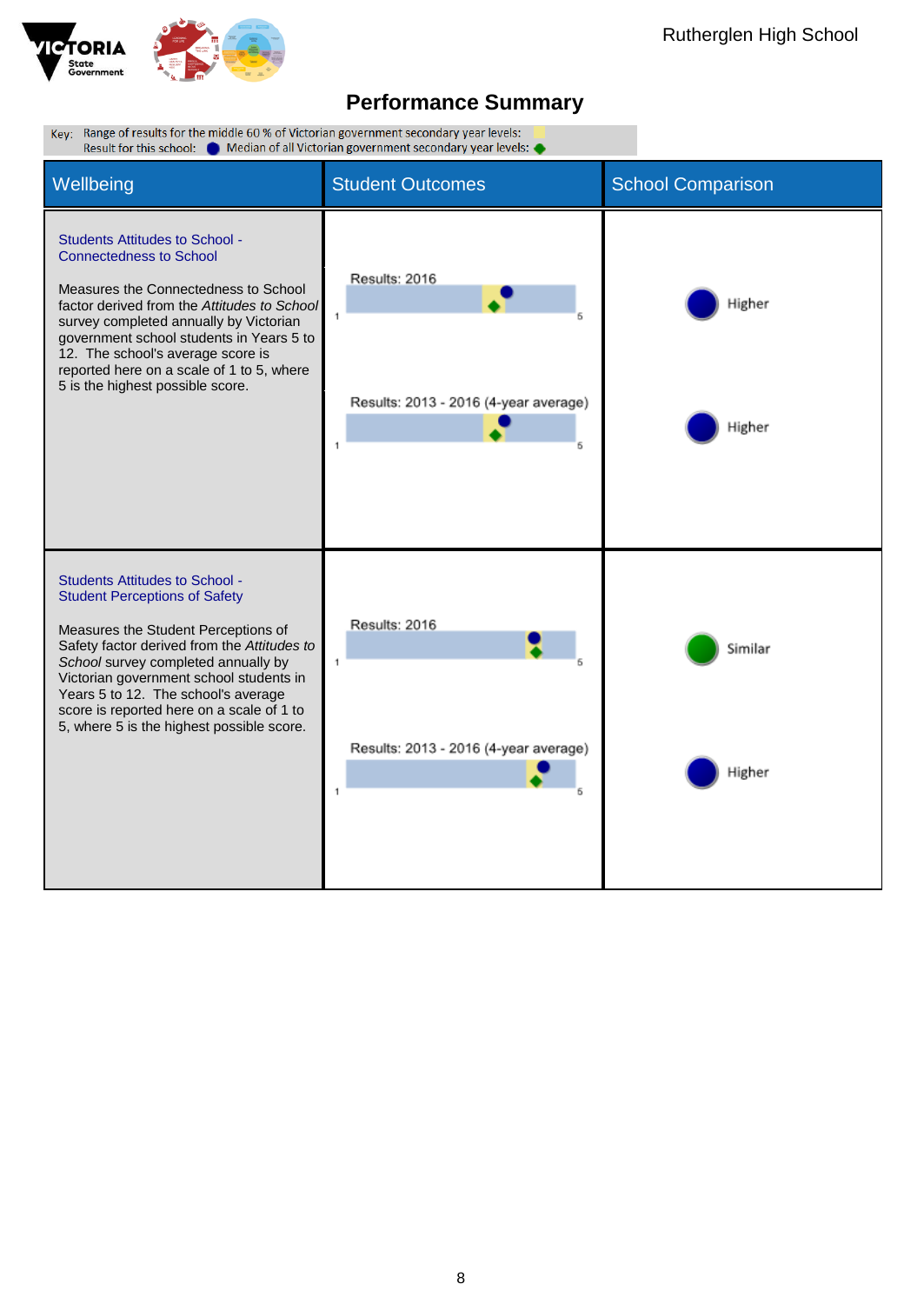![](_page_8_Picture_1.jpeg)

![](_page_8_Picture_2.jpeg)

# How to read the Performance Summary

### **What are student outcomes?**

*Student outcomes* show the achievements of students in this school in English and Mathematics. They also show results in national literacy and numeracy tests and, for secondary colleges, the Victorian Certificate of Education (VCE) examinations. They provide important information about student attendance and engagement at school.

For secondary, P-12 and specialist schools, the Performance Summary also provides information about how many students at this school go on to further studies or full-time work after leaving school.

You can see these results for the latest year, as well as the average of the last four years (where available).

The Performance Summary also allows you to compare student outcomes for students at this school with the outcomes of students in all other Victorian government schools.

![](_page_8_Figure_9.jpeg)

Additionally, NAPLAN learning gain charts are provided for each of the NAPLAN domains. These compare a student's current year NAPLAN result to the results of all 'similar' Victorian students (i.e. students in all sectors in the same year level who had the same NAPLAN score two years prior).

If the current year result is in the top 25% their gain level is categorised as 'High', the middle 50% is categorised as 'Medium' and the bottom 25% is categorised as 'Low'.

![](_page_8_Figure_12.jpeg)

#### **What are the changes in student achievement?**

The Victorian Curriculum F–10 has been developed to ensure that recognises the unique circumstances of Specialist, Select Entry, curriculum content and achievement standards enable continuous English Language and Community Schools where learning for all students, including, students with disabilities.

The objectives of the Victorian Curriculum are the same for all students. The curriculum offers flexibility for teachers to tailor their teaching in ways that provide rigorous, relevant and engaging learning and assessment opportunities for students with disabilities.

The 'Towards Foundation Level Victorian Curriculum' is integrated directly into the curriculum and is referred to as 'Levels A to D'.

### **What is a** *School Comparison***?**

The *School comparison* is a way of comparing school performance that takes into account the different student intake characteristics of each school.

A *School comparison* takes into account the school's academic intake, the socio-economic background of students, the number of Aboriginal students, the number of non-English speaking and refugee students, the number of students with a disability, and the size and location of the school.

The *School comparison* measures show that most schools are doing well and are achieving results that are **'similar'** to what we would estimate given the background characteristics of their students. Some schools are doing exceptionally well with the students they have, and have **'higher'** performance. Some schools have **'lower'** performance after taking into account their students' characteristics – these schools will receive targeted support to ensure that there is improvement.

![](_page_8_Picture_21.jpeg)

Looking at both the student outcomes and school comparisons provides important information about what a school is doing well and the areas that require further improvement.

More information on school comparison performance measures can be found at: [http://www.education.vic.gov.au/school/principals/manage](http://www.education.vic.gov.au/school/principals/management/pages/performreports.aspx) [ment/pages/performreports.aspx](http://www.education.vic.gov.au/school/principals/management/pages/performreports.aspx)

#### **What is the meaning of '***Data not available'?*

For some schools, there are too few students to provide data. For other schools, there are no students at some levels, so school comparisons are not possible. Newly opened schools have only the latest year of data and no averages from previous years. The Department also school comparisons are not appropriate.

#### **What is this school doing to improve?**

All schools have a plan to improve outcomes for their students. The '*About Our School*' statement provides a summary of this school's improvement plan.